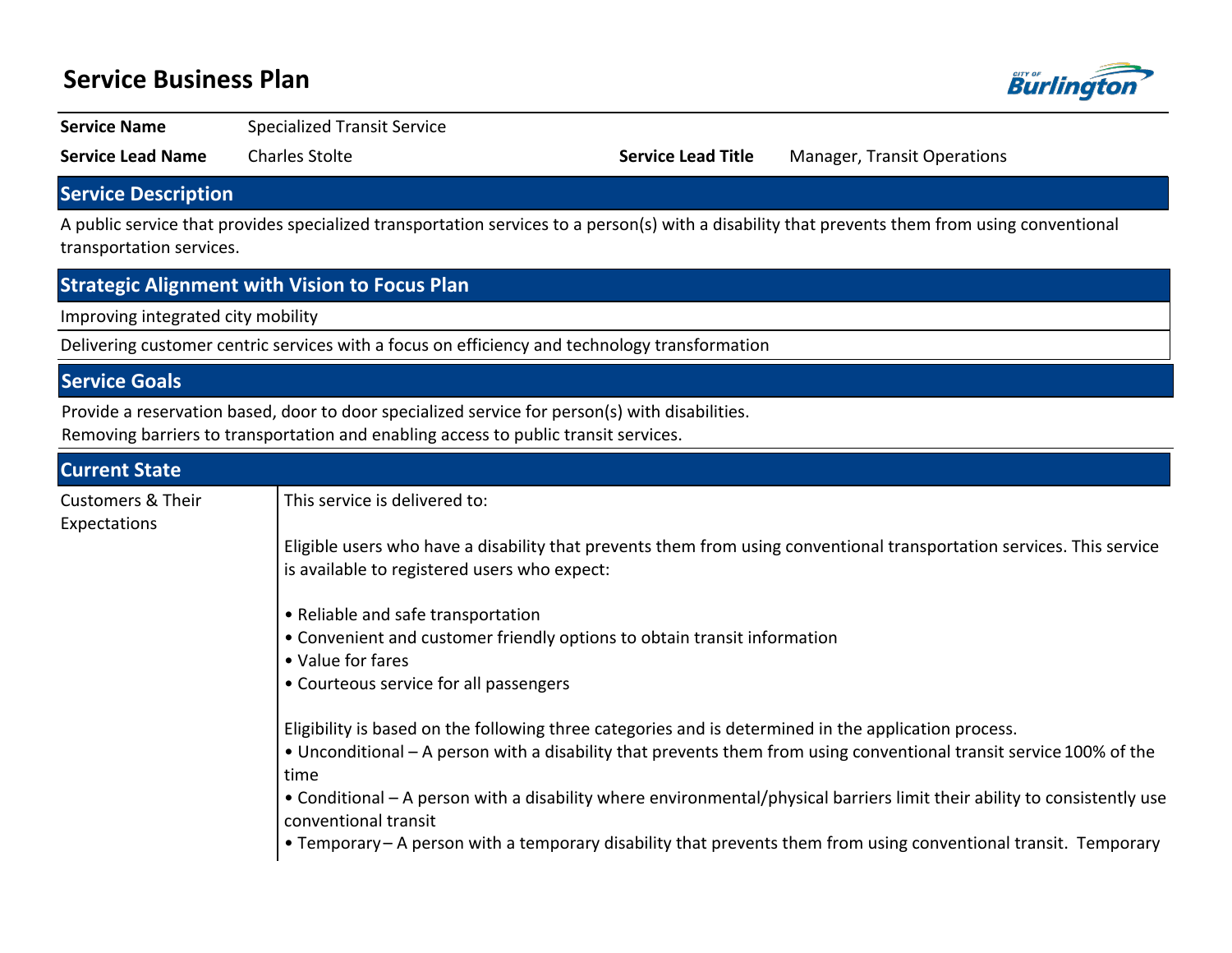|                                                                     | eligibility has a fixed end date                                                                                                                                                                                                                                                                                                                                                                                                                                                                                                                                                                                                                                                                                                                                                                                                                                                                                                            |  |  |  |  |  |  |  |
|---------------------------------------------------------------------|---------------------------------------------------------------------------------------------------------------------------------------------------------------------------------------------------------------------------------------------------------------------------------------------------------------------------------------------------------------------------------------------------------------------------------------------------------------------------------------------------------------------------------------------------------------------------------------------------------------------------------------------------------------------------------------------------------------------------------------------------------------------------------------------------------------------------------------------------------------------------------------------------------------------------------------------|--|--|--|--|--|--|--|
| <b>Existing Service Delivery</b>                                    | Burlington Transit provides door-to-door service, with a specialized transit vehicle, that goes to any location within<br>the City of Burlington, including shopping centres, medical offices, grocery stores, community centres etc. Transfers<br>are available for Oakville Transits Care-A-Van service and Hamilton's DART services at designated locations.<br>Hours of service are:<br>Monday to Friday: 5am to 1am<br>Saturday: 7am to 1am<br>Sunday: 7am to 9pm<br>Burlington Transit operates 13 specialized vehicles daily.<br>A registered user may reserve their trip up to 2 weeks in advance by:<br>• Calling the specialized transit call centre at 905-639-5158 and pressing 0<br>• Using the automated booking system over the phone at 905-639-5158; or<br>. Visiting hvbooking.burlington.ca and using the online application to book, track and cancel trips.<br>The call centre is staffed Monday to Friday 8am to 5pm. |  |  |  |  |  |  |  |
| <b>Existing Customer</b><br>Engagement Tools /<br>Methods           | The online booking and automated phone booking are available 24 hours a day.<br>• Burlington Transit's website and twitter<br>• Automated trip reminders<br>• On street by Burlington Transit Ambassadors<br>• Specialized Transit brochure<br>• Public and Council workshops and,<br>• Educational videos                                                                                                                                                                                                                                                                                                                                                                                                                                                                                                                                                                                                                                  |  |  |  |  |  |  |  |
| Is this Service Provincially<br>Legislated?                         | Yes                                                                                                                                                                                                                                                                                                                                                                                                                                                                                                                                                                                                                                                                                                                                                                                                                                                                                                                                         |  |  |  |  |  |  |  |
| For this Service are there<br><b>Approved Service</b><br>Standards? | There are no formally approved service standards for specialized transit. All Burlington Transit Services must<br>No<br>abide by the AODA Integrated Accessibility Standards Regulation (IASR), as well as the Highway Traffic Act<br>and Public Vehicle Act, as enforced by the Ministry of Transportation of Ontario and the Province of Ontario.                                                                                                                                                                                                                                                                                                                                                                                                                                                                                                                                                                                         |  |  |  |  |  |  |  |
| <b>Programs</b>                                                     |                                                                                                                                                                                                                                                                                                                                                                                                                                                                                                                                                                                                                                                                                                                                                                                                                                                                                                                                             |  |  |  |  |  |  |  |
| N/A                                                                 | N/A                                                                                                                                                                                                                                                                                                                                                                                                                                                                                                                                                                                                                                                                                                                                                                                                                                                                                                                                         |  |  |  |  |  |  |  |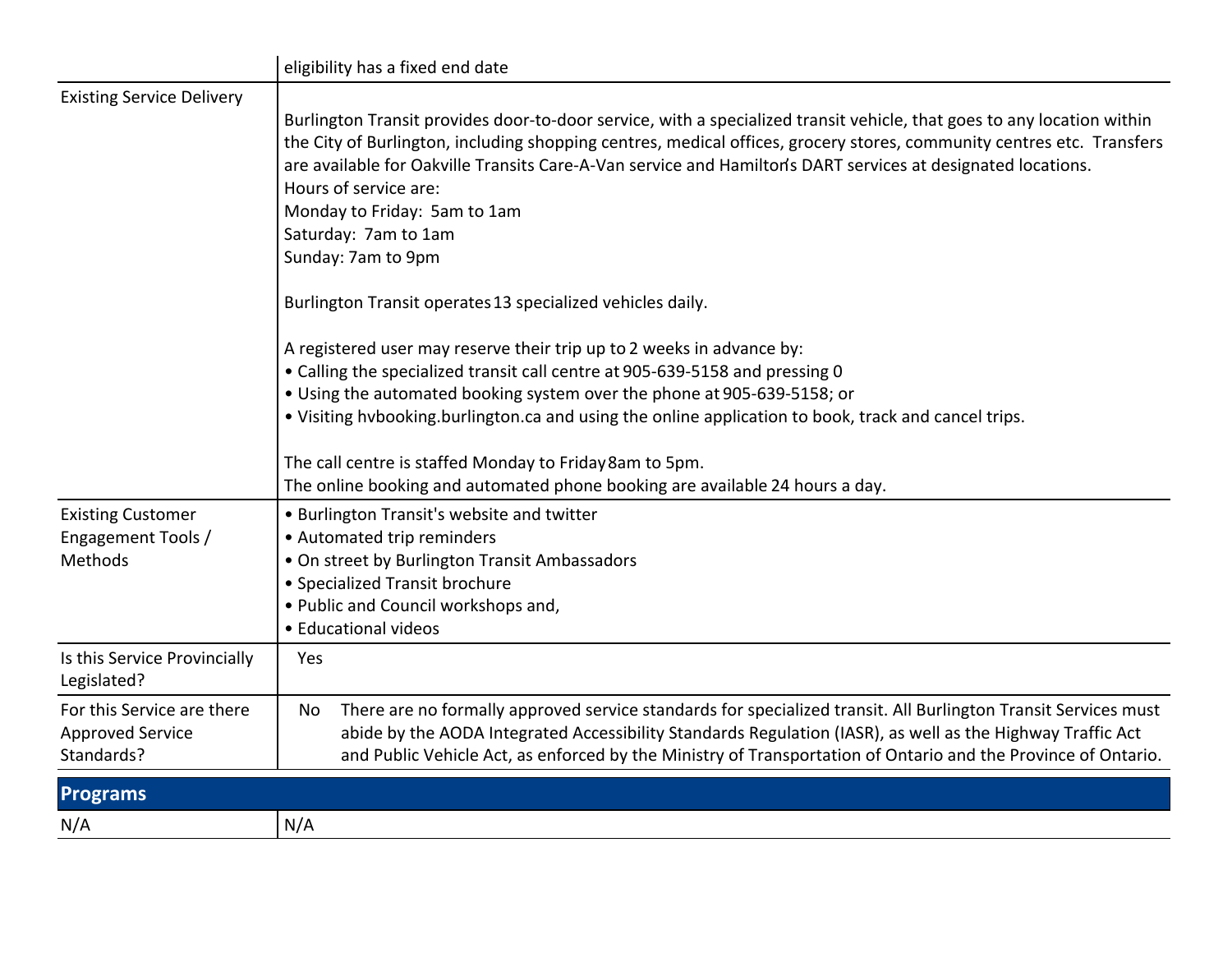#### **Recent Continuous Improvement Initiatives**

Specialized transit (Handi-Van) has seen an increased uptake in usage over the past few years. This is due to local demographic trends and an increase in the aging population. In 2019, Burlington Transit initiated a review of the Specialized Transit processes and to ensure that this service is sustainable and convenient, have commenced the following continuous improvement initiatives including:

- 1 new specialized driver in 2019
- 1 new specialized vehicle in 2019
- New business processes to track no-shows
- Developing a new and more simplified online application form
- ͻFurther partnerships and collaboration with Oakville Transit by implementing a new specialized transit transfer point at the Oakville Trafalgar Hospital on Dundas Street in Oakville

In 2019, Burlington Transit completed the first Accessibility Plan that outlines:

- A newly defined plan update methodology that fits within the City's financial and budgetary cycle to ensure actions can be financed accordingly;
- Initiatives and objectives that the plan will achieve on a yearly basis
- Processes for customer feedback and estimating demand
- Ongoing commitments
- Communication Plan
- Yearly action plan and score card

## **Environmental Considerations**

**Emerging Opportunities and Anticipated Risks**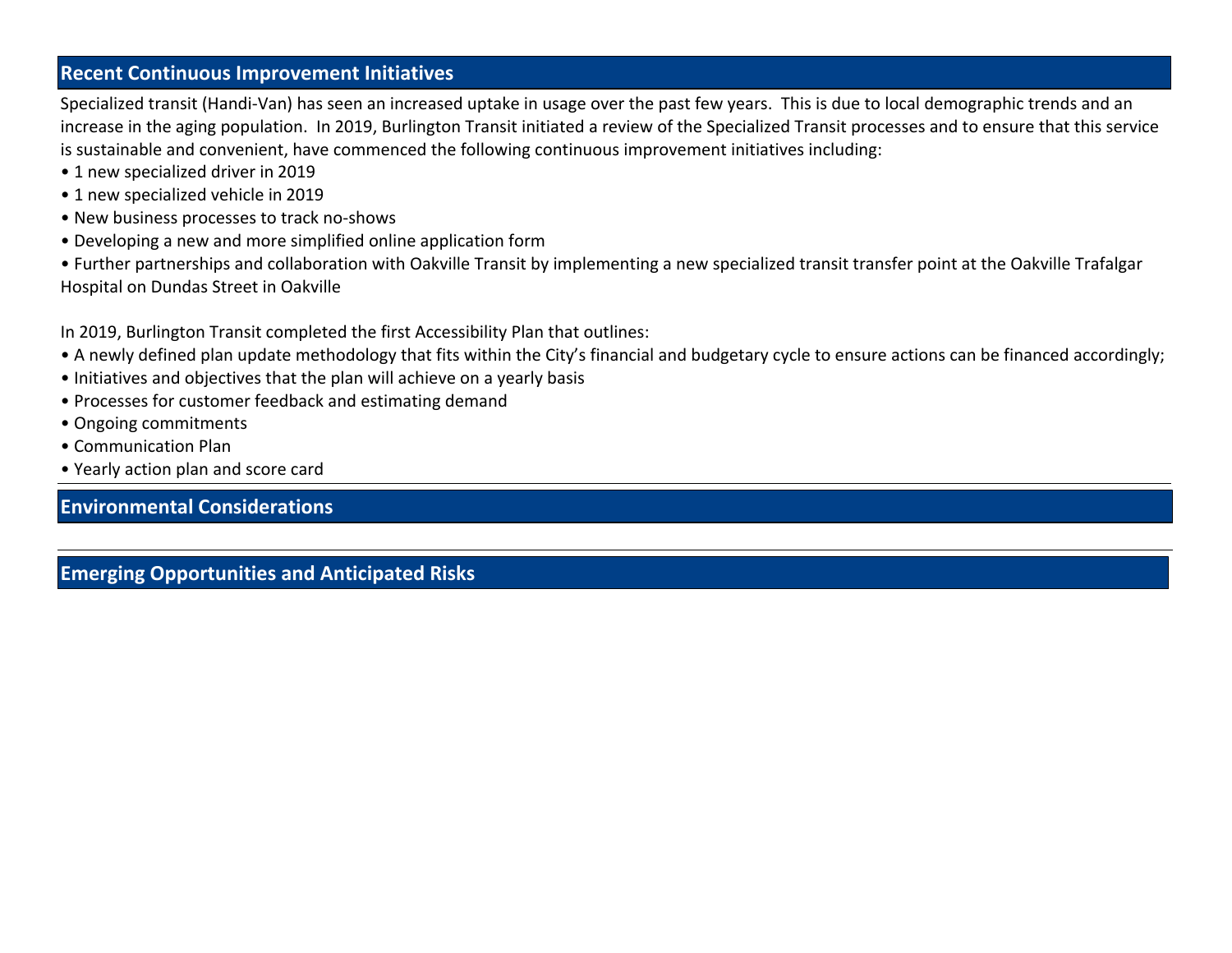| <b>Emerging Opportunities</b> | Burlington Transit completed and released its 2019/2020 Accessibility Plan in September 2019. This plan outlines<br>actions to remove barriers and improve accessibility for people using transit. It provides the opportunity for transit<br>to continue to improve vehicles, stops, shelters and provide real time information to passengers in multiple formats.<br>The plan will be updated yearly and will be complete with specific actions that are to be achieved.<br>On demand transit service has been identified, by Transit's 5 Year Business Plan as a strategy to expand transit in |
|-------------------------------|---------------------------------------------------------------------------------------------------------------------------------------------------------------------------------------------------------------------------------------------------------------------------------------------------------------------------------------------------------------------------------------------------------------------------------------------------------------------------------------------------------------------------------------------------------------------------------------------------|
|                               | under-serviced areas and to support the use of transit in areas where conventional bus service is not as convenient.<br>This will be an opportunity for specialized transit as the technology that is used for this can also be used to more<br>efficiently dispatch the Specialized vehicles by using real time algorithms to ensure the most efficiency and<br>convenience for riders.                                                                                                                                                                                                          |
|                               | Burlington Transit continues to work with the Town of Oakville and the Town of Milton to enhance service and share<br>costs for assessment services. Burlington Transit, in partnership with Oakville Transit, continues to collaborate on<br>transfer locations to assist riders going between cities. This will provide the opportunity to further provide better<br>service to customers who need to go between municipalities.                                                                                                                                                                |
|                               | In 2019, Burlington Transit launched a series of on-site travel training workshops. These workshops allow<br>participants to meet Burlington Transit staff, obtain PRESTO cards, and explore a bus. Several specialized transit<br>riders have commented that the accessibility features on conventional transit is appealing and makes transit much<br>simpler. These outreach programs have the opportunity for residents to become familiar with conventional transit<br>before considering specialized.                                                                                       |
| <b>Anticipated Risks</b>      | Demand exceeding vehicle capacity continues to be a risk for Specialized Transit. As the population ages, the<br>demand will continue to increase for this service.                                                                                                                                                                                                                                                                                                                                                                                                                               |
|                               | While the City considers an on-demand transit service delivery approach, ride sharing continues to contribute to<br>alternative transit options. Ride sharing companies and applications often do not have accessible vehicles to<br>transport persons with disabilities and/or vehicles may not be able to carry support equipment. Therefore, any<br>solution that Burlington Transit selects for the On-Demand service, must meet accessibility requirements.                                                                                                                                  |
|                               | The current technology solution used to dispatch specialized vehicles is outdated and requires updating. New<br>technology is required that can generate real time schedules for drivers which would optimize the geographic<br>location of riders.                                                                                                                                                                                                                                                                                                                                               |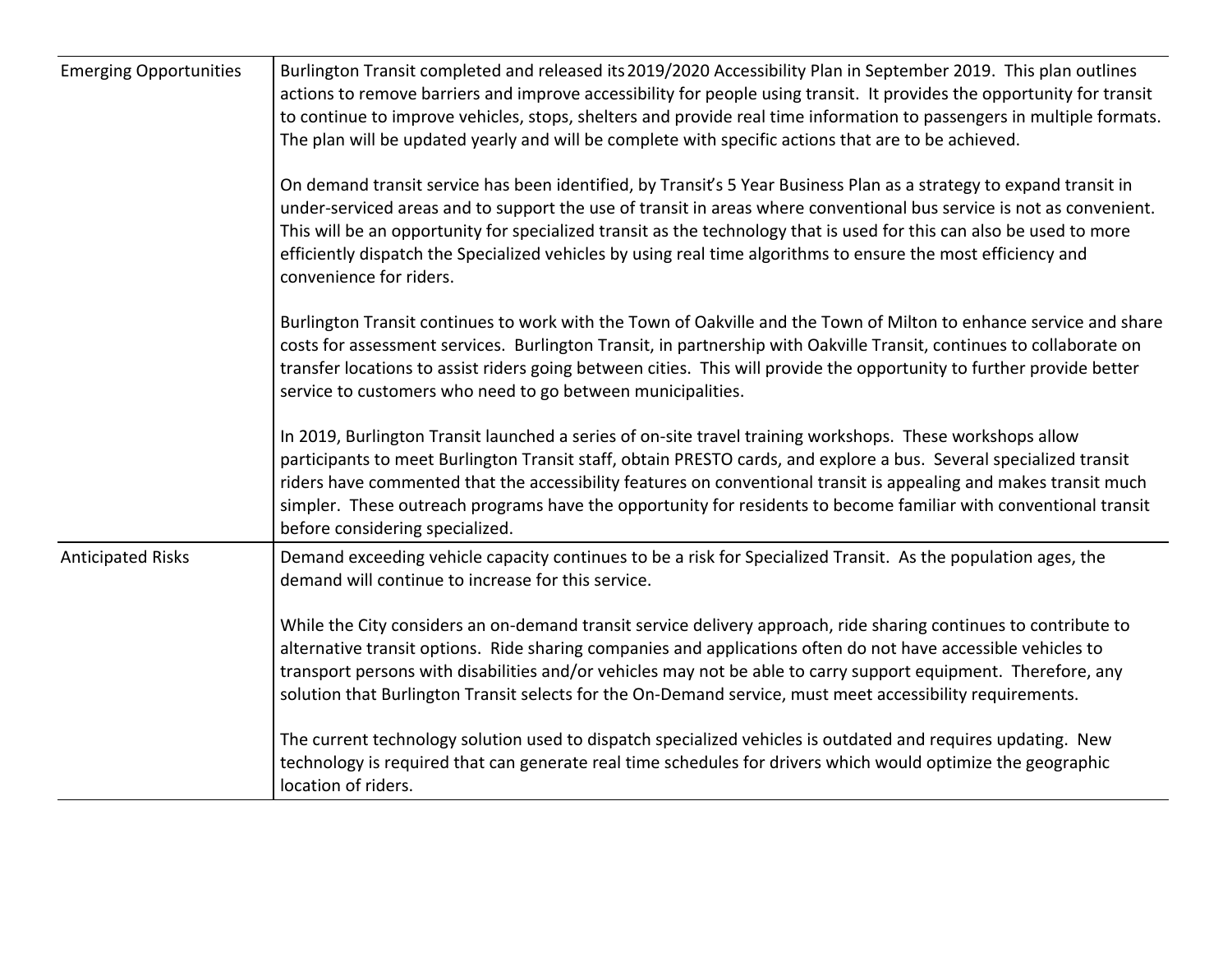| <b>Enterprise Risk</b> | Financial Sustainability - Sustainability, Budget                             |
|------------------------|-------------------------------------------------------------------------------|
| Considerations         | Technology: IT Systems, Speed of Change                                       |
|                        | Capacity and Volume of Work: CM and BLT Work plans, Projects, Process Changes |

| <b>Service Initiatives</b>                                                                                                                                                                                                             | <b>Target Completion</b> |
|----------------------------------------------------------------------------------------------------------------------------------------------------------------------------------------------------------------------------------------|--------------------------|
| Review and update Burlington Transit's accessibility policies                                                                                                                                                                          | Sep 2020                 |
| Update and replace media screens with real time information at the Burlington GO and Downtown terminal                                                                                                                                 | Mar 2020                 |
| Continue to conduct outreach events to educate riders about Burlington Transit services, including hands on<br>familiarization on board a bus                                                                                          | Dec 2020                 |
| Participate in the development and implementation plan of a PRESTO solution for Specialized Transit                                                                                                                                    | Dec 2020                 |
| Develop and implement detailed education material including information about Specialized Transit (to be<br>developed for medical centres); and first trip packages for new customers to familiarize them with Specialized<br>Transit. | Jun 2020                 |
| Review and continue to improve linkages with surrounding municipalities                                                                                                                                                                | <b>Jun 2020</b>          |